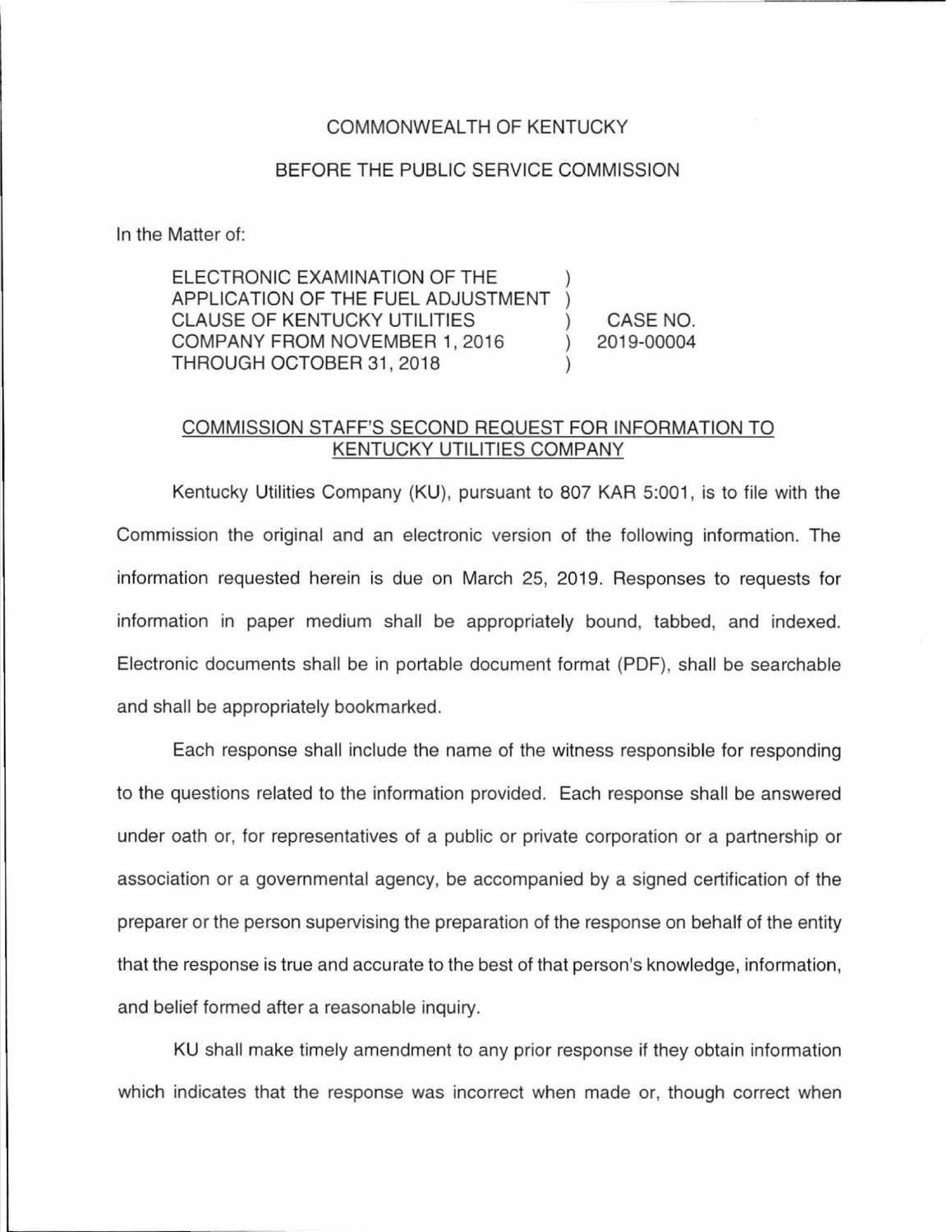made, is now incorrect in any material respect. For any request to which KU fails or refuses to furnish all or part of the requested information, it shall provide a written explanation of the specific grounds for their failure to completely and precisely respond.

Careful attention shall be given to copied material to ensure that it is legible. When the requested information has been previously provided in this proceeding in the requested format, reference may be made to the specific location of that information in responding to this request. When applicable, the requested information shall be separately provided for total company operations and jurisdictional operations. When filing a paper containing personal information, KU shall, in accordance with 807 KAR 5:001 , Section 4(10), encrypt or redact the paper so that personal information cannot be read.

1. Refer to the response to Commission Staff's First Request for Information (Staff's First Request), Item 8. Explain why the guidelines for physical hedging for the coal contracts one year out was modified.

2. Refer to the response to Commission Staff's First Request, Item 15, Attachment 1, page 4 of 4. Trimble County Unit 10 has a reason for forced outage listed as "Fuel Gas System." Provide details on what this outage entails.

3. For the period under review, describe how often the severance tax on Kentucky coal affects KU's decision to purchase coal mined in Kentucky.

-2- Case No.2019-00004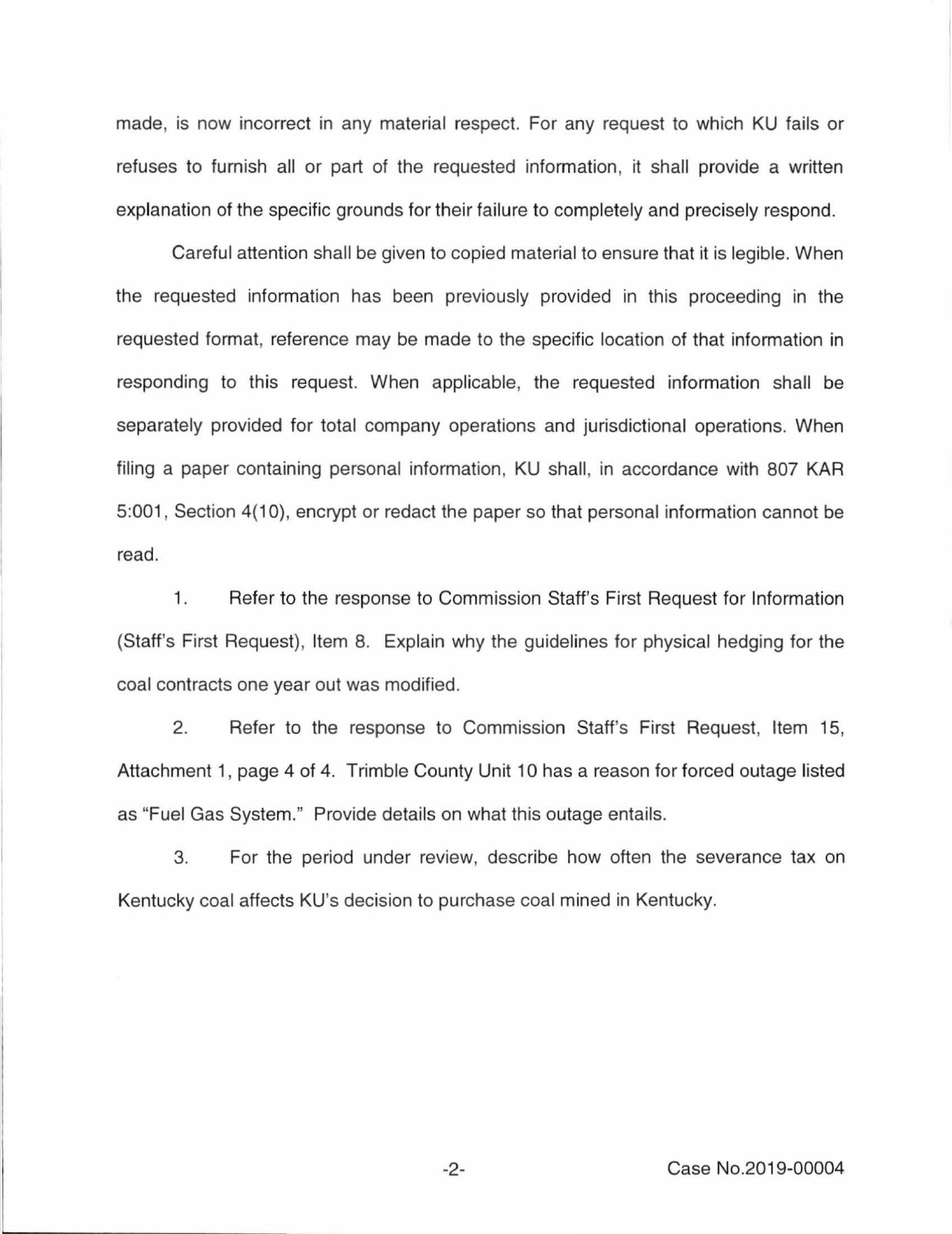**HOL Gwen R. Pinson Executive Director** Public Service Commission<br>P.O. Box 615 Frankfort, KY 40602

MAR 1 1 2019 DATED

cc: Parties of Record